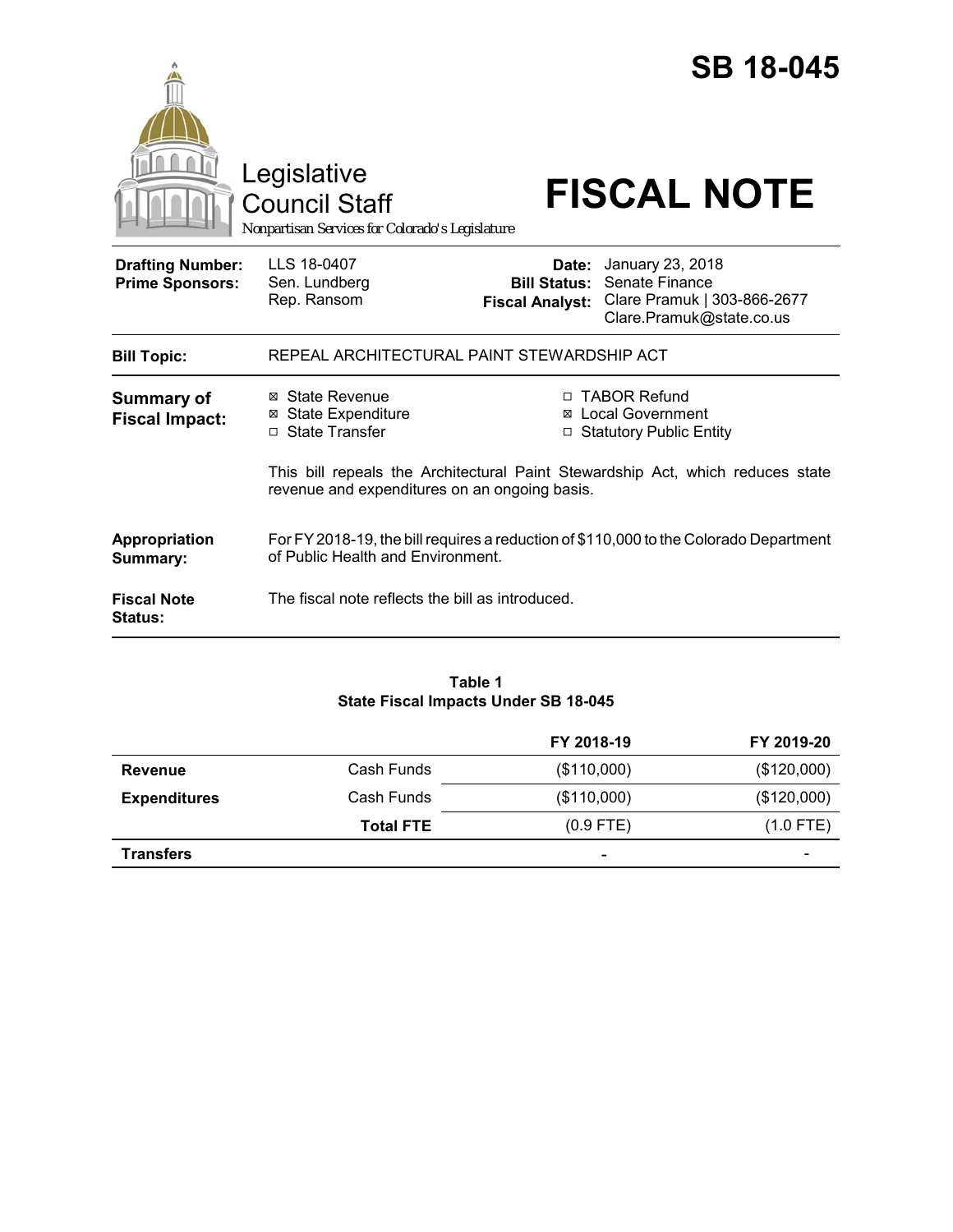January 23, 2018

# **Summary of Legislation**

This bill repeals the Architectural Paint Stewardship Act.

# **Background**

Senate Bill 14-029 created the Architectural Paint Stewardship Program for the recycling, reuse, and disposal of post-consumer architectural paint. PaintCare was selected by the Colorado Department of Public Health and Environment (CDPHE) to collect and manage unwanted paint statewide. It is funded through a fee added to the purchase price of paint. Fees are \$.35 per pint or quart, \$.75 per gallon and \$1.60 for 5 gallon containers. The aggregate amount of fees charged to consumers cannot exceed the actual cost of maintaining the program. In 2016, the most recent year for which data are available, PaintCare collected \$6,778,509 in fees and had a surplus of \$2,114,696 including surplus funds from 2015. The program is overseen by the Hazardous Materials and Waste Management Division of CDPHE and funded by the fees collected by PaintCare.

#### **State Revenue**

This bill will reduce state cash fund revenue to the Paint Stewardship Program Cash Fund in CDPHE by \$110,000 in FY 2018-19 and \$120,000 in FY 2019-20 and future years.

#### **State Expenditures**

This bill will reduce state cash fund expenditures from the Paint Stewardship Program Cash Fund in the CDPHE by \$110,000 and 0.9 FTE in FY 2018-19 and \$120,000 and 1.0 FTE in FY 2019-20. The FY 2018-19 figure is prorated to account for the August 8, 2018, effective date of the program repeal.

#### **Local Government**

This bill will increase expenditures for local governments that take over responsibility for paint disposal for their jurisdictions. This amount has not been estimated.

#### **Effective Date**

The bill takes effect August 8, 2018, if the General Assembly adjourns on May 9, 2018, as scheduled, and no referendum petition is filed.

# **State Appropriations**

For FY 2018-19, the bill requires a reduction of \$110,000 and 0.9 FTE to the CDPHE from the Paint Stewardship Program Cash Fund.